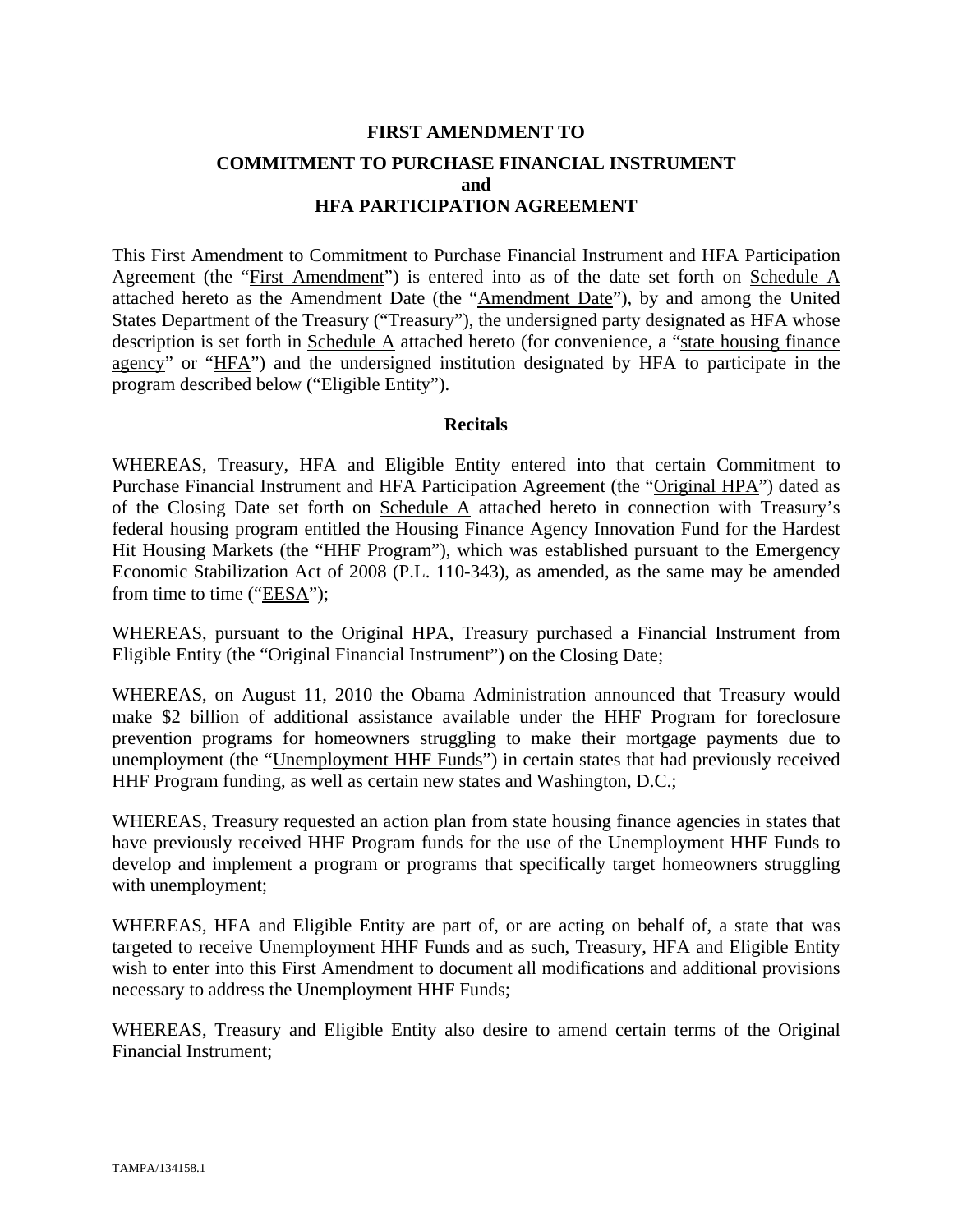Accordingly, in consideration of the representations, warranties, and mutual agreements set forth herein and for other good and valuable consideration, the receipt and sufficiency of which are hereby acknowledged, Treasury, HFA and Eligible Entity agree as follows.

# **Agreement**

# **1. Amendments**

A. Definitions. All references in the Original HPA to the "Agreement" shall mean the Original HPA, as amended by this First Amendment; all references in the Original HPA to the "Financial Instrument" shall mean the Amended and Restated Financial Instrument in the form attached to this First Amendment as Exhibit A; all references in the Original HPA to the "Capital Draw Request" shall mean the Capital Draw Request in the form attached to this First Amendment as Exhibit C; and all references in the Original HPA to Schedules A, B or C shall mean the Schedules A, B or C attached to this First Amendment. All references herein to the "HPA" shall mean the Original HPA, as amended by this First Amendment.

B. Unemployment Programs. The following additional language shall be added to Section 3.A. of the Original HPA:

"No Capital Draw for funds in excess of the amount indicated on Schedule A attached hereto as Portion of Program Participation Cap Representing Original HHF Funds shall be permissible for (i) Services that do not Qualify as an Unemployment Program, as indicated in the applicable Service Schedule, without the approval of Treasury, or (ii) Permitted Expenses."

C. Schedule A. Schedule A attached to the Original HPA is hereby deleted in its entirety and replaced with Schedule A attached to this First Amendment.

D. Schedule B. Schedule B attached to the Original HPA is hereby deleted in its entirety and replaced with Schedule B attached to this First Amendment.

E. Schedule C. Schedule C attached to the Original HPA is hereby deleted in its entirety and replaced with Schedule C attached to this First Amendment.

F. Exhibit A. Exhibit A attached to the Original HPA is hereby deleted in its entirety and replaced with **Exhibit A** attached to this First Amendment.

G. Exhibit C. Exhibit C attached to the Original HPA is hereby deleted in its entirety and replaced with Exhibit C attached to this First Amendment.

# **2. Substitution of Financial Instrument**

Eligible Entity shall deliver to Treasury on the date hereof an Amended and Restated Financial Instrument in the form attached to this First Amendment as Exhibit A. By executing this First Amendment, Treasury, HFA and Eligible Entity authorize The Bank of New York Mellon to cancel the Original Financial Instrument against delivery of such Amended and Restated Financial Instrument and direct The Bank of New York Mellon to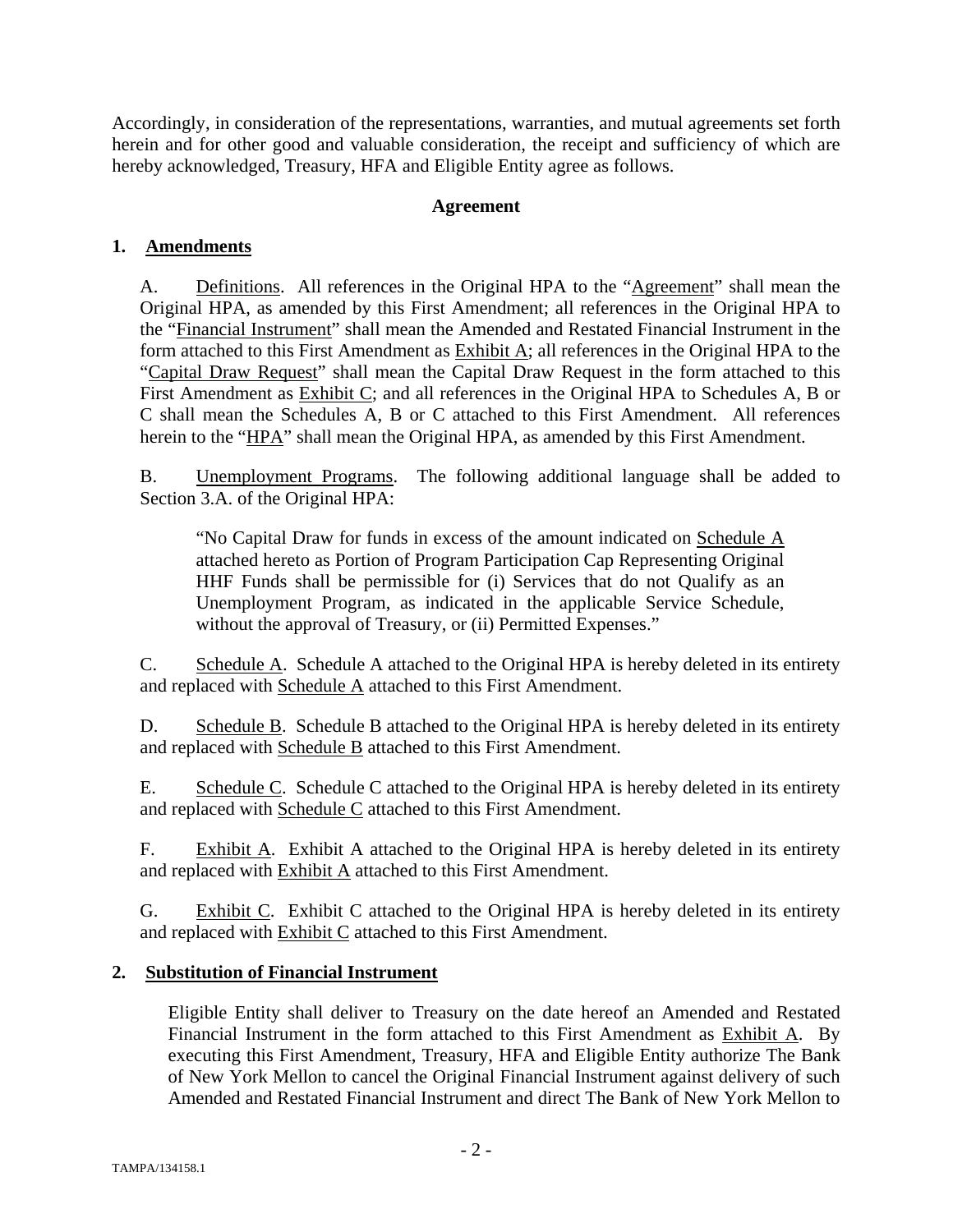return the cancelled Original Financial Instrument to (or at the direction of) the Eligible Entity.

# **3. Representations, Warranties and Covenants**

A. HFA and Eligible Entity. HFA and Eligible Entity, each for itself, make the following representations, warranties and covenants to Treasury and the truth and accuracy of such representations and warranties and compliance with and performance of such covenants are continuing obligations of HFA and Eligible Entity, each as to itself. In the event that any of the representations or warranties made herein cease to be true and correct or HFA or Eligible Entity breaches any of its covenants made herein, HFA or Eligible Entity, as the case may be, agrees to notify Treasury immediately and the same shall constitute an Event of Default under the HPA.

(1) HFA and Eligible Entity each hereby covenants and agrees that no funds in excess of the amount indicated on Schedule A attached hereto as Portion of Program Participation Cap Representing Original HHF Funds shall be used (i) to fund Services performed by Eligible Entity that do not Qualify as an Unemployment Program, as indicated in the applicable Service Schedule, or (ii) for Permitted Expenses.

(2) HFA and Eligible Entity each hereby certifies, represents and warrants as of the date hereof that each of the representations and warranties of HFA or Eligible Entity, as applicable, contained in the HPA are true, correct, accurate and complete in all material respects as of the date hereof. All covenants of HFA or Eligible Entity, as applicable, contained in the HPA shall remain in full force and effect and neither HFA, nor Eligible Entity is in breach of any such covenant.

(3) Eligible Entity has the full corporate power and authority to enter into, execute, and deliver this First Amendment, the Amended and Restated Financial Instrument and any other closing documentation delivered to Treasury in connection with this First Amendment or the Amended and Restated Financial Instrument, and to perform its obligations hereunder and thereunder.

(4) HFA has the full legal power and authority to enter into, execute, and deliver this First Amendment and any other closing documentation delivered to Treasury in connection with this First Amendment, and to perform its obligations hereunder and thereunder.

# **4. Miscellaneous**

A. The recitals set forth at the beginning of this First Amendment are true and accurate and are incorporated herein by this reference.

B. Capitalized terms used but not defined herein shall have the meanings ascribed to them in the HPA.

C. Any provision of the HPA that is determined to be prohibited or unenforceable in any jurisdiction shall, as to such jurisdiction, be ineffective to the extent of such prohibition or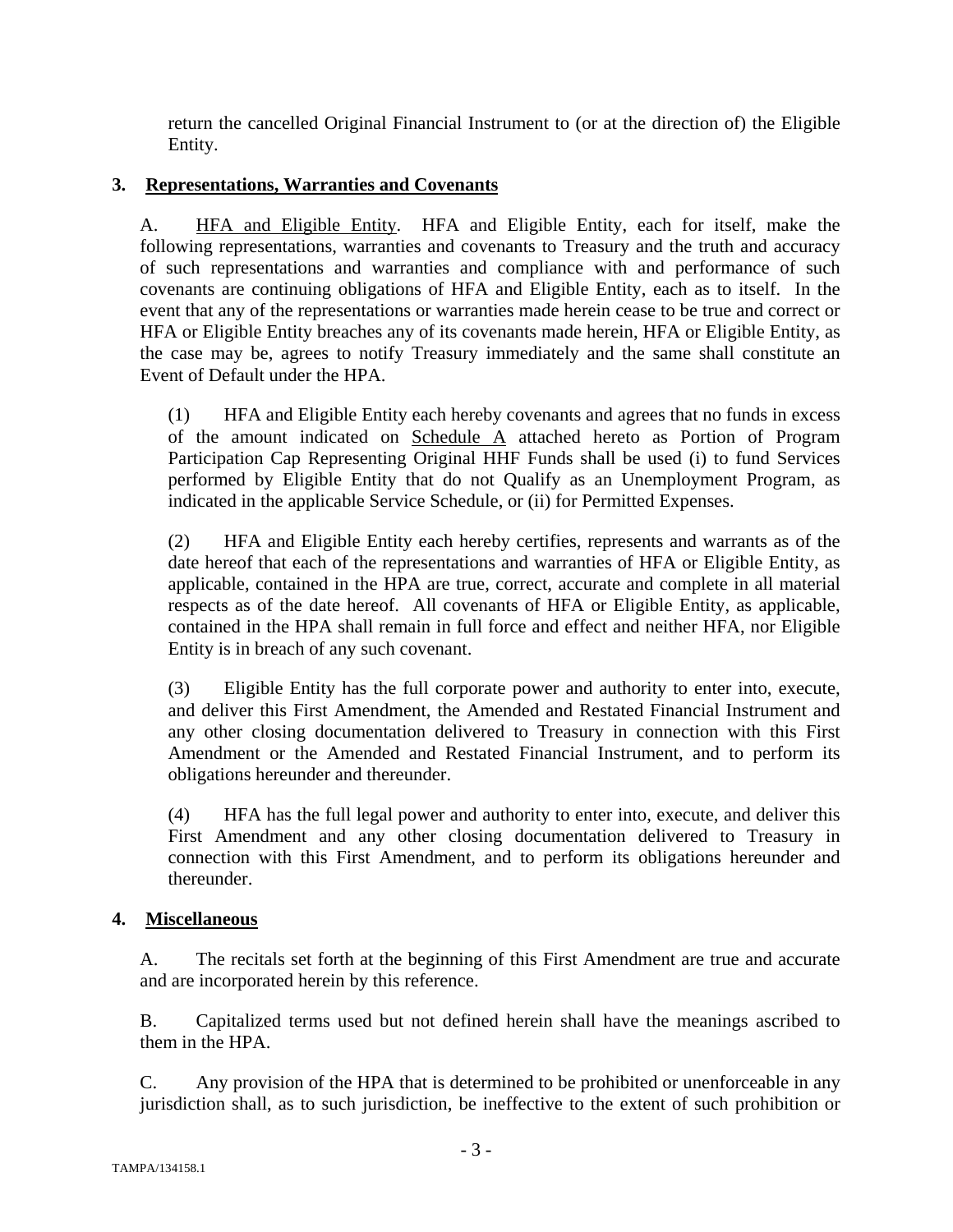unenforceability without invalidating the remaining provisions of the HPA, and no such prohibition or unenforceability in any jurisdiction shall invalidate such provision in any other jurisdiction.

D. This First Amendment may be executed in two or more counterparts (and by different parties on separate counterparts), each of which shall be deemed an original, but all of which together shall constitute one and the same instrument. Facsimile or electronic copies of this First Amendment and the Amended and Restated Financial Instrument shall be treated as originals for all purposes.

# [SIGNATURE PAGE FOLLOWS; REMAINDER OF PAGE INTENTIONALLY LEFT BLANK]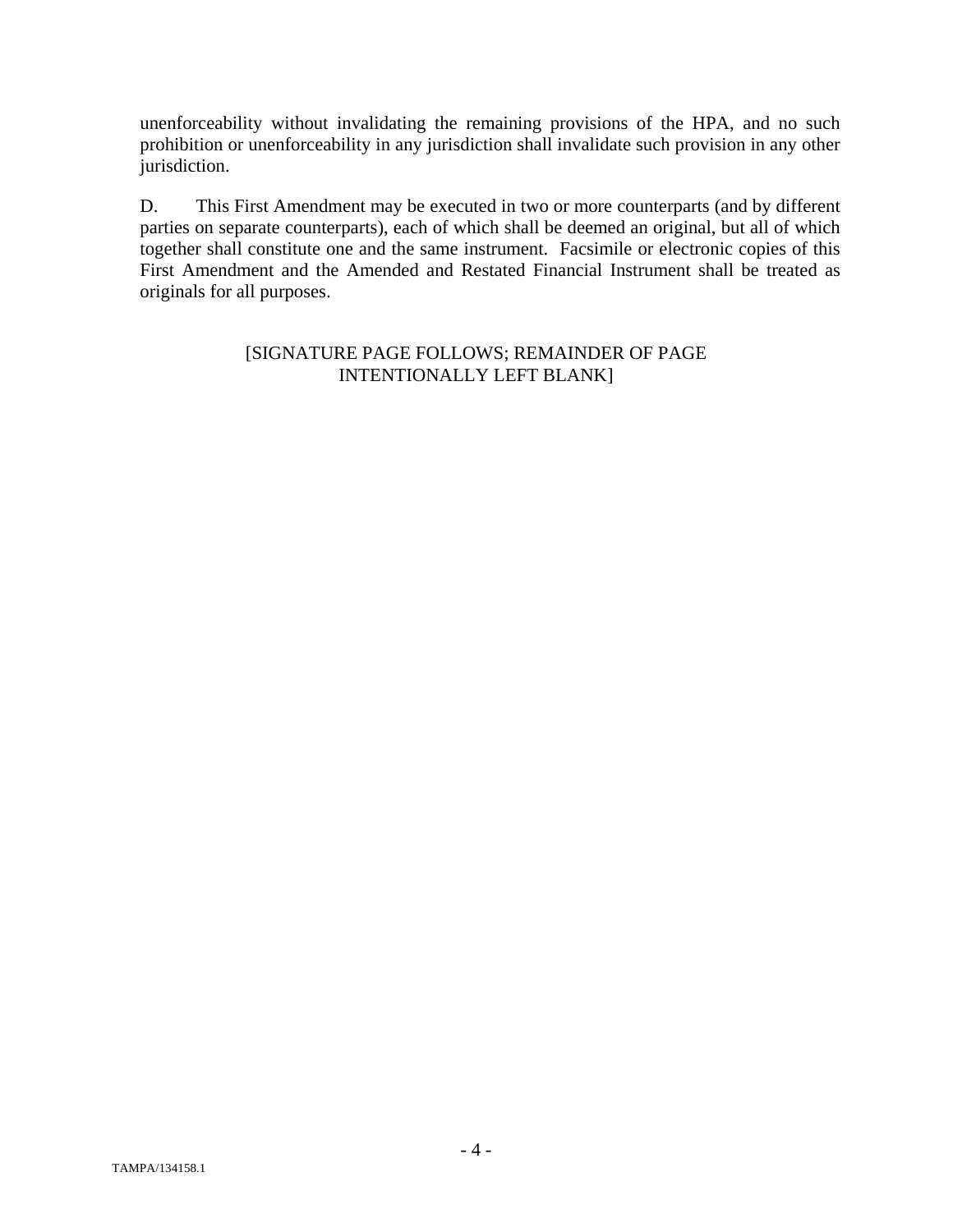**In Witness Whereof**, HFA, Eligible Entity and Treasury by their duly authorized officials hereby execute and deliver this First Amendment to Commitment to Purchase Financial Instrument and HFA Participation Agreement as of the Amendment Date.

#### **HFA**: **TREASURY**:

FLORIDA HOUSING FINANCE **CORPORATION** 

UNITED STATES DEPARTMENT OF THE **TREASURY** 

By: <u>/s/ Steve Auger</u> By: Name: Steve Auger Name: Herbert M. Allison, Jr.

Title: Executive Director Title: Assistant Secretary for Financial Stability

#### **ELIGIBLE ENTITY**:

FLORIDA HOUSING FINANCE **CORPORATION** 

By: /s/ Steve Auger Name: Steve Auger Title: Executive Director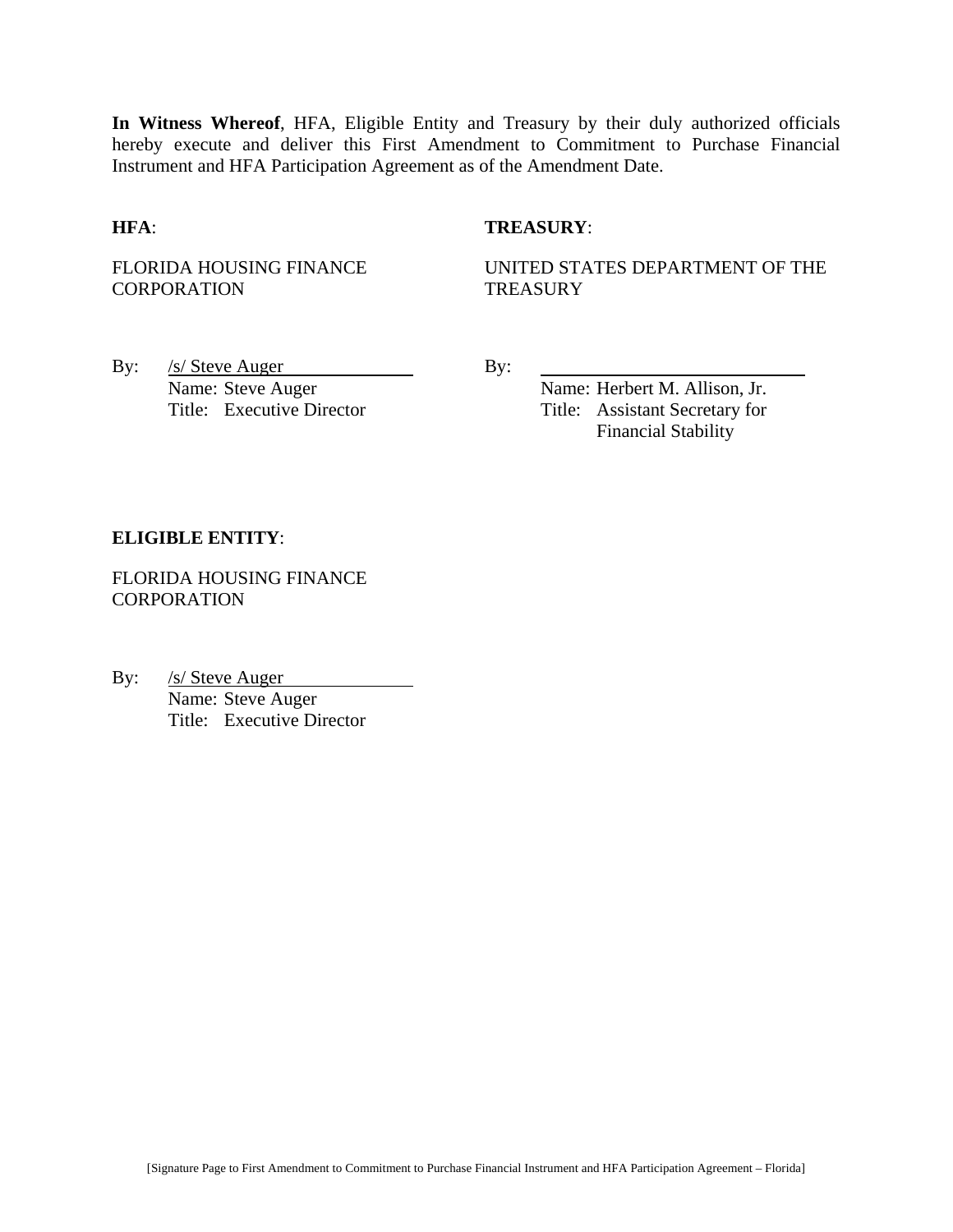In Witness Whereof, HFA, Eligible Entity and Treasury by their duly authorized officials hereby execute and deliver this First Amendment to Commitment to Purchase Financial Instrument and HFA Participation Agreement as of the Amendment Date.

HFA:

#### **TREASURY:**

FLORIDA HOUSING FINANCE CORPORATION

UNITED STATES DEPARTMENT OF THE TREASURY

By:

Name: Title:

By:

Name: Herbert M. Allison, Jr.

 $\overline{C}$ 

Title: Assistant Secretary for Financial Stability

#### **ELIGIBLE ENTITY:**

FLORIDA HOUSING FINANCE CORPORATION

By:

Name: Title:

[Signature Page to First Amendment to Commitment to Purchase Financial Instrument and HFA Participation Agreement - Florida]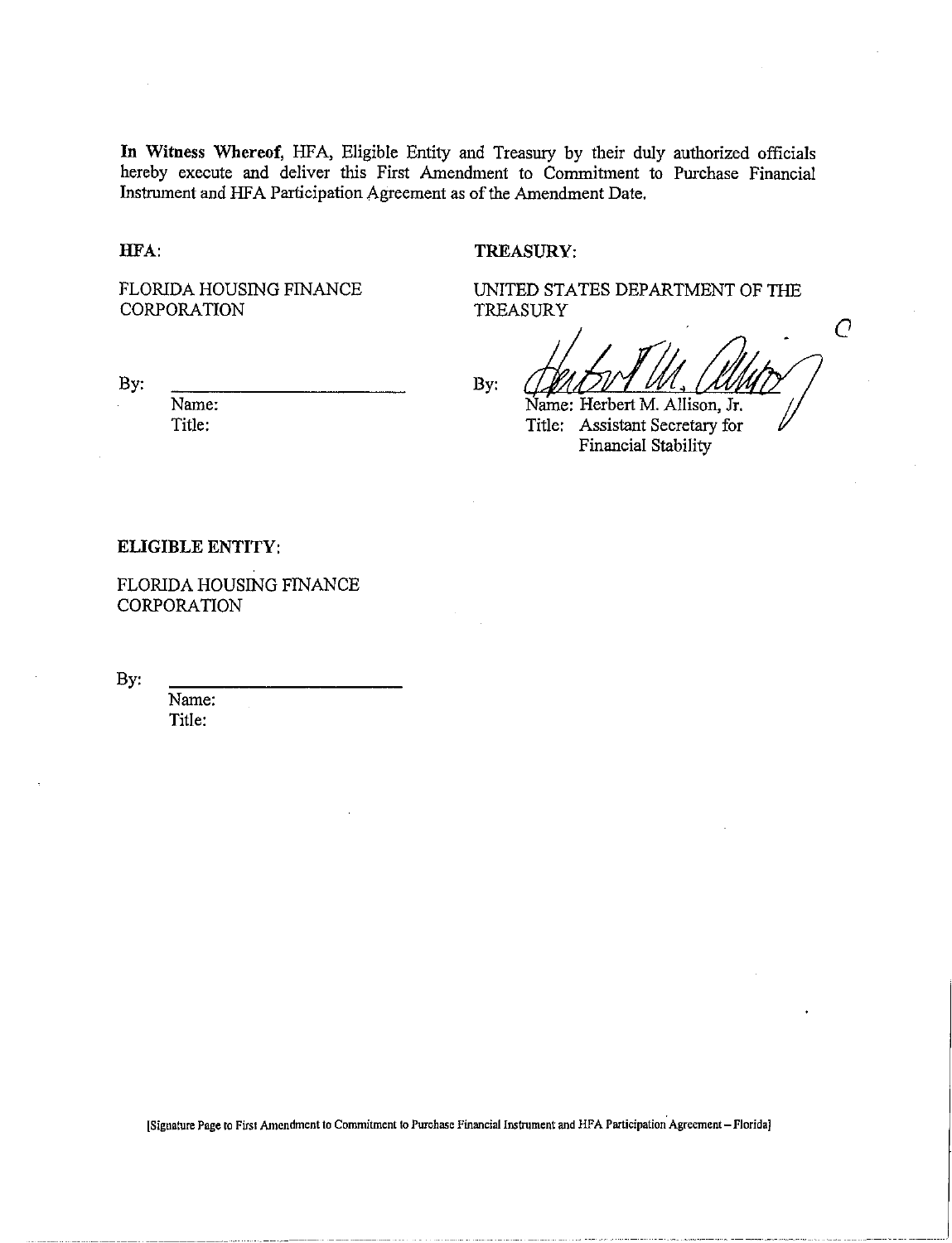# **EXHIBITS AND SCHEDULES**

- Exhibit A Form of Amended and Restated Financial Instrument<br>Exhibit C Form of Capital Draw Request
- Exhibit C Form of Capital Draw Request<br>Schedule A Basic Information
- Schedule A Basic Information<br>Schedule B Service Schedules
- Service Schedules
- Schedule C Permitted Expenses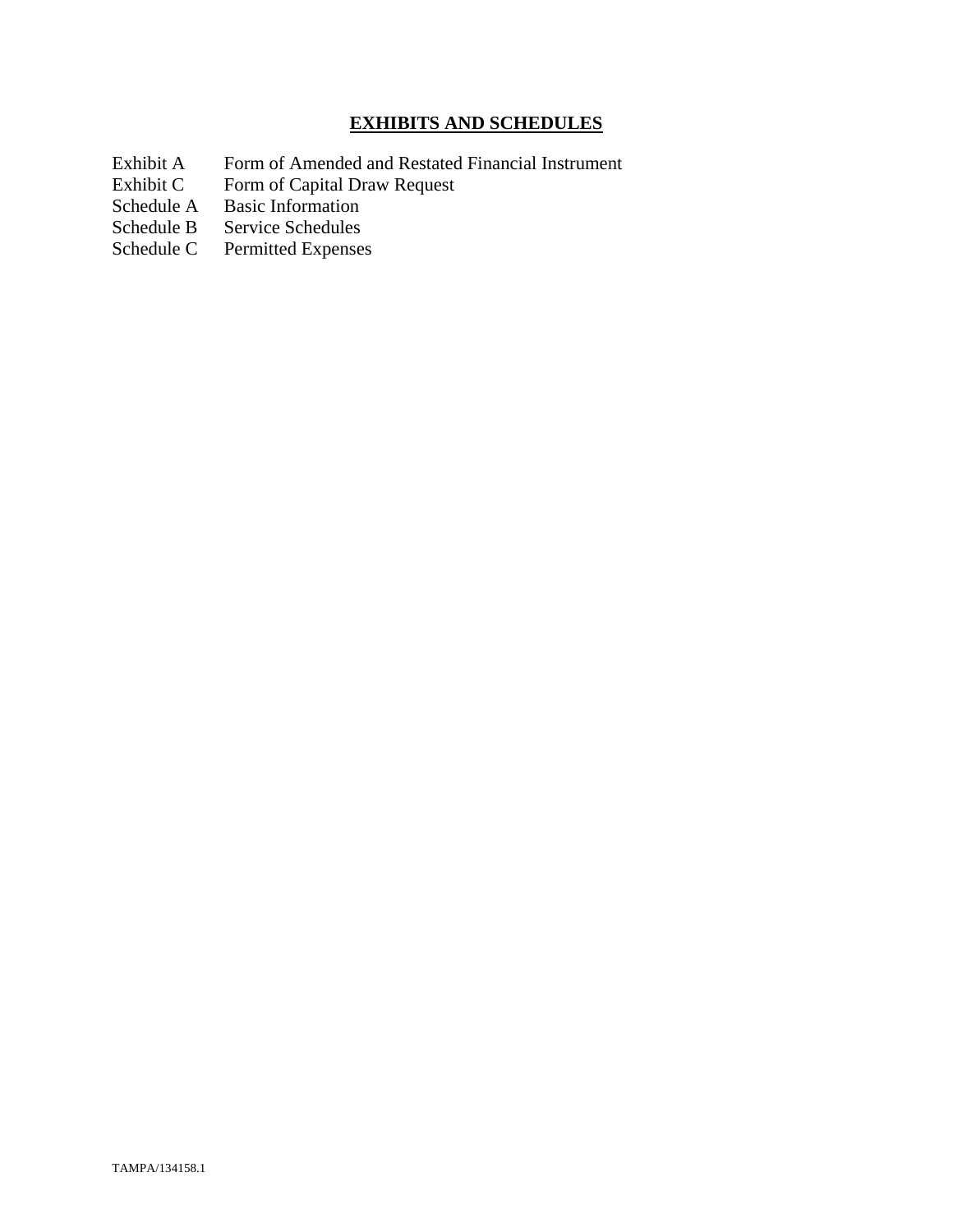# **EXHIBIT A**

### **FORM OF AMENDED AND RESTATED FINANCIAL INSTRUMENT**

This Amended and Restated Financial Instrument is delivered by the undersigned party ("Eligible Entity") as provided in Section 1 of the Commitment to Purchase Financial Instrument and HFA Participation Agreement dated as of the Effective Date, as modified by that certain First Amendment to Commitment to Purchase Financial Instrument and HFA Participation Agreement, dated as of the Amendment Date (together, the "Agreement"), by and among the United States Department of the Treasury ("Treasury"), the party designated as HFA in the Agreement ("HFA") and Eligible Entity. This Amended and Restated Financial Instrument is effective as of the Amendment Date. All of the capitalized terms that are used but not defined herein shall have the meanings ascribed to them in the Agreement.

#### **Recitals**

WHEREAS, Eligible Entity executed and delivered that certain Financial Instrument dated as of the Effective Date to Treasury ("Original Financial Instrument");

WHEREAS, Treasury and Eligible Entity desire to amend certain terms of the Original Financial Instrument regarding repayment of the Purchase Price, which were clarified after the Closing Date and to provide consistent terms for all states receiving HHF Program funds;

Accordingly, for good and valuable consideration, the receipt and sufficiency of which are hereby acknowledged, Eligible Entity agrees as follows:

- 1. Eligible Entity Obligation; Purchase Price Consideration.
	- (a) Eligible Entity shall perform all Services described in the Service Schedules in consideration for the Purchase Price described in subsection (b) below, in accordance with the terms and conditions of the Agreement, to the satisfaction of Treasury. The conditions precedent to the payment by Treasury of the Purchase Price with respect to the Services are set forth in Section 3(B) of the Agreement.
	- (b) This Amended and Restated Financial Instrument is being purchased by Treasury pursuant to Section 3 of the Agreement through the payment by Treasury of various payments referred to collectively in the Agreement as the "Purchase Price" (which Purchase Price includes payments made by Treasury under the Original Financial Instrument). This Amended and Restated Financial Instrument is being purchased by Treasury in connection with Eligible Entity's participation in the Housing Finance Agency Innovation Fund for the Hardest Hit Housing Markets program (the "HHF Program") created under the Emergency Economic Stabilization Act of 2008 (P.L. 110-343), as amended, as the same may be amended from time to time ("EESA").
- 2. Repayment of Purchase Price. In the event a recipient of HHF Program funds repays any or all of the funds received from Eligible Entity in connection with the Services, Eligible Entity shall use such funds as follows: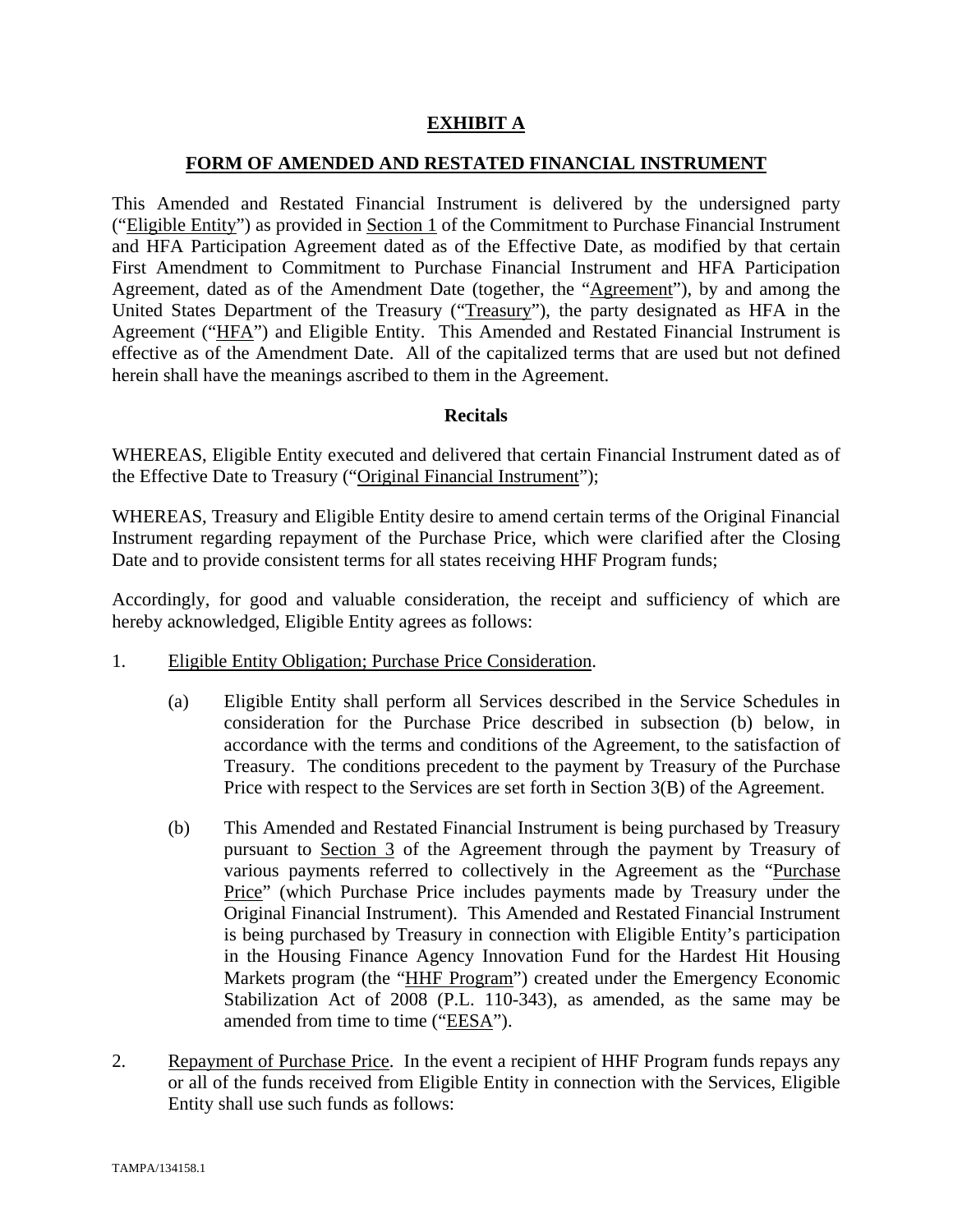- (a) First, if such funds are repaid on or prior to December 31, 2017, Eligible Entity may use such repaid funds to continue to provide Services to other eligible homeowners up to and including December 31, 2017 or retain such repaid funds to fund the Permitted Expenses to the extent the full amount as indicated on Schedule C to the Agreement has not been drawn from Treasury pursuant to Section 3(A) of the Agreement. Any repaid funds retained by Eligible Entity to fund Permitted Expenses shall correspondingly reduce the amount that Eligible Entity may draw from Treasury pursuant to Section 3(A) of the Agreement to fund Permitted Expenses.
- (b) Second, if such funds are repaid on or prior to December 31, 2017 and Eligible Entity is no longer providing the Services to new homeowners and the Permitted Expenses have been fully funded, then Eligible Entity shall remit such funds to Treasury, monthly on the 15th day of each month or first business day thereafter.
- (c) Third, if such funds are repaid after December 31, 2017, Eligible Entity shall remit such funds to Treasury, monthly on the  $15<sup>th</sup>$  day of each month or first business day thereafter.
- 3. Final Repayment. In the event Eligible Entity is holding any HHF Programs funds, including, but not limited to, excess cash and amounts on deposit in the administrative reserve, as of December 31, 2017, such funds shall be returned to Treasury or its designee prior to 1:00 p.m. Eastern Standard Time on December 31, 2017.
- 4. Security Interest. As security for the performance of the Services and the other obligations of Eligible Entity under the Agreement, as such obligations are evidenced in this Amended and Restated Financial Instrument, Eligible Entity has granted to Treasury a first lien priority security interest in the Depository Account and in any moneys, or investments, if any, held therein.
- 5. Representations, Warranties and Covenants. Eligible Entity represents and warrants that the representations and warranties set forth in the Agreement, on the date hereof, are, and on the date of each Capital Draw hereunder, shall be, true, correct, accurate and complete in all material respects. The truth and accuracy of such representations and warranties are continuing obligations of Eligible Entity. Additionally, all covenants of Eligible Entity set forth in Section 2 of the Agreement are incorporated herein by reference and Eligible Entity, on the date hereof, is not, and on the date of each Capital Draw hereunder, shall not be in breach of any such covenants. In the event that any of the representations or warranties made herein or in the Agreement cease to be true and correct, or the Eligible Entity breaches any of the covenants made herein or in the Agreement, Eligible Entity agrees to notify Treasury immediately and the same shall constitute an Event of Default hereunder.
- 6. Limitation of Liability

IN NO EVENT SHALL TREASURY, OR ITS OFFICERS, EMPLOYEES, AGENTS OR AFFILIATES BE LIABLE TO ELIGIBLE ENTITY WITH RESPECT TO THE SERVICES OR THE AGREEMENT, OR FOR ANY ACT OR OMISSION OCCURRING IN CONNECTION WITH THE FOREGOING, FOR ANY DAMAGES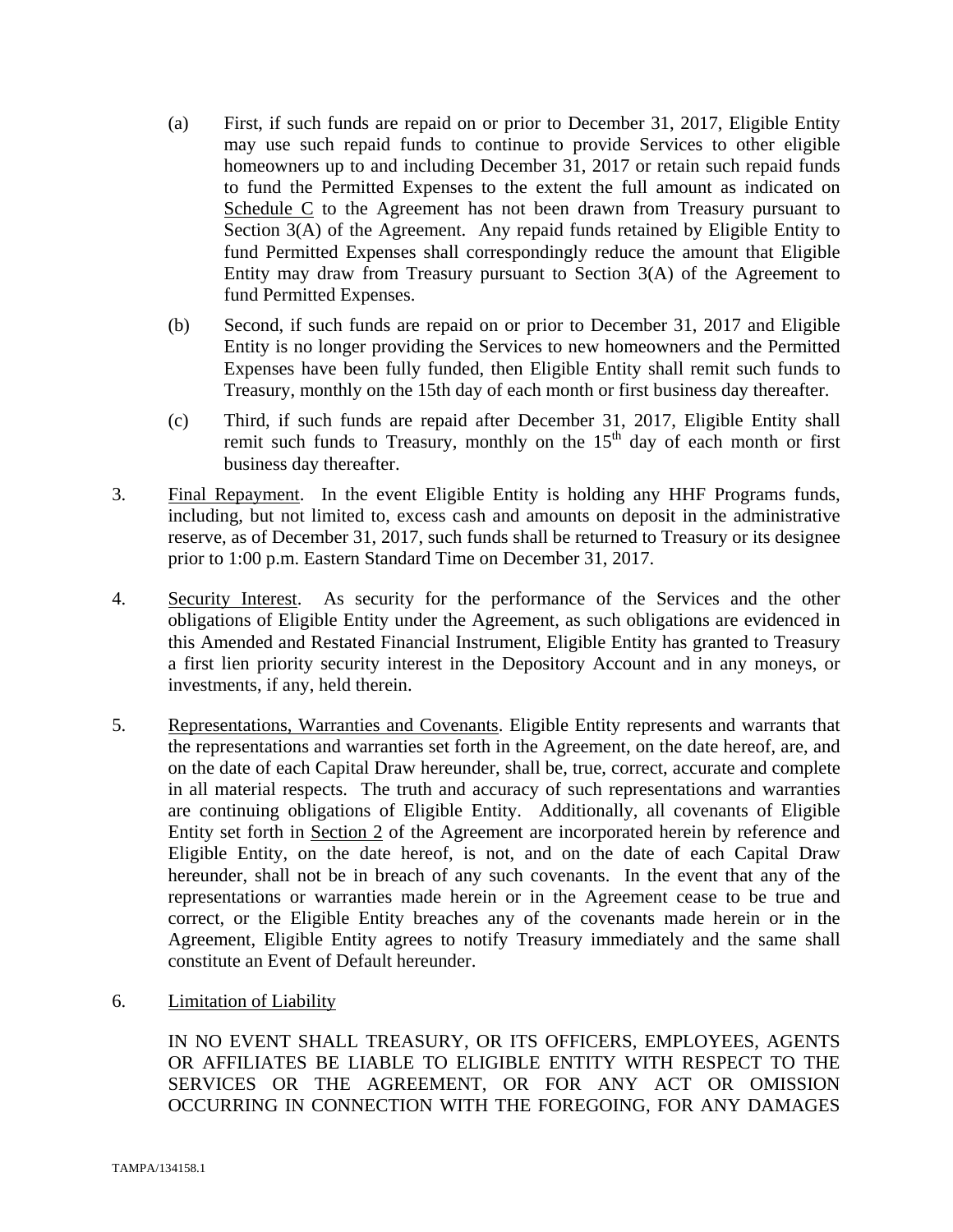OF ANY KIND, INCLUDING, BUT NOT LIMITED TO DIRECT DAMAGES, INDIRECT DAMAGES, LOST PROFITS, LOSS OF BUSINESS, OR OTHER INCIDENTAL, CONSEQUENTIAL, SPECIAL OR PUNITIVE DAMAGES OF ANY NATURE OR UNDER ANY LEGAL THEORY WHATSOEVER, EVEN IF ADVISED OF THE POSSIBILITY OF SUCH DAMAGES AND REGARDLESS OF WHETHER OR NOT THE DAMAGES WERE REASONABLY FORESEEABLE; PROVIDED, HOWEVER, THAT THIS PROVISION SHALL NOT LIMIT TREASURY'S OBLIGATION TO REMIT PURCHASE PRICE PAYMENTS TO ELIGIBLE ENTITY IN ACCORDANCE WITH THE AGREEMENT.

7. Indemnification

Eligible Entity agrees as set forth on Schedule E to the Agreement, which Schedule E is hereby incorporated into this Amended and Restated Financial Instrument by reference.

IN WITNESS WHEREOF, Eligible Entity hereby executes this Amended and Restated Financial Instrument on the date set forth below.

[INSERT FULL LEGAL NAME OF ELIGIBLE ENTITY]

By: Name: Title:

Date: \_\_\_\_\_\_\_\_\_\_\_\_ \_\_, 2010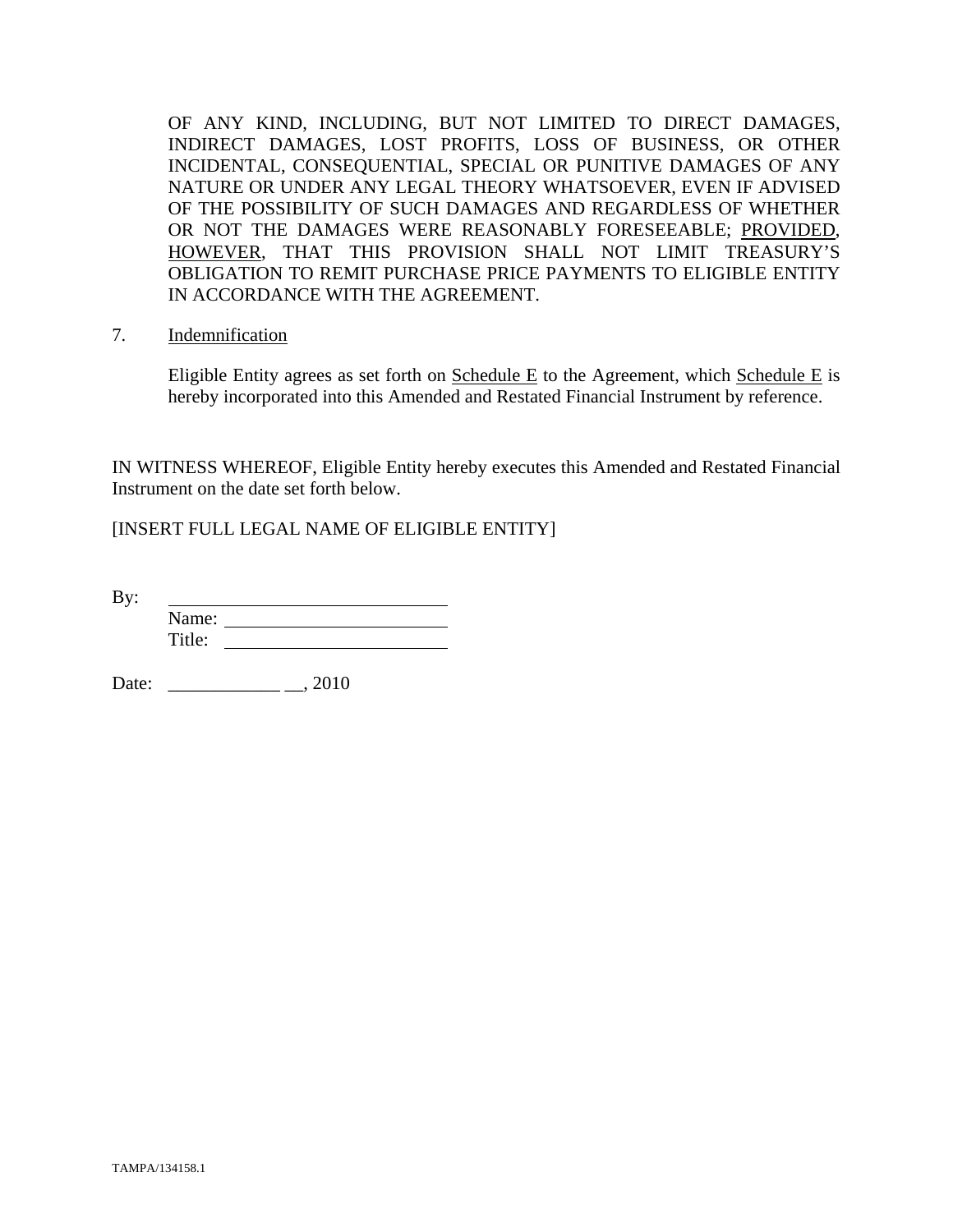### **EXHIBIT C**

#### **FORM OF CAPITAL DRAW REQUEST**

[insert date]

The Bank of New York Mellon tarpcppclosing@bnymellon.com Attn: Matthew Sabino

The United States Department of the Treasury OFSChiefCounselNotices@do.treas.gov HFAInnovation@do.treas.gov tarp.compliance@do.treas.gov Attention: HFA Hardest Hit Fund

Ladies/Gentlemen:

 Reference is made to the Commitment to Purchase Financial Instrument and HFA Participation Agreement dated as of the date set forth on Schedule A thereto (as amended, supplemented or otherwise modified and in effect from time to time, the "HPA") by and among [insert HFA name] ("HFA"), [insert Eligible Entity name] ("Eligible Entity") and the United States Department of the Treasury ("Treasury"). Reference is also made to the Financial Instrument dated the date set forth on Schedule A to the HPA delivered by Eligible Entity to Treasury (as amended, restated, supplemented or otherwise modified and in effect from time to time, the "Financial Instrument"). Capitalized terms used but not otherwise defined herein shall have the meaning given them in the HPA.

 In accordance with Section 3.A. of the HPA, the undersigned Eligible Entity hereby requests that The Bank of New York Mellon ("BNYM"), on behalf of Treasury, disburse the amounts set forth on the attached Capital Draw Schedule as a Capital Draw against the Purchase Price as described in the HPA to Eligible Entity on [insert date] (the "Funding Date").

 HFA and Eligible Entity, as applicable, hereby certify to Treasury and BNYM, as of the date hereof and on the Funding Date, that:

- (a) no default or Event of Default has occurred and is continuing as of the date hereof and on the Funding Date [other than  $\cdot$ ];
- (b) each of the representations and warranties made by HFA and Eligible Entity in the HPA and Financial Instrument are true and correct on and as of such date, as if made on and as of the date hereof and on the Funding Date [other than \_\_\_\_\_\_\_\_\_\_\_\_\_\_];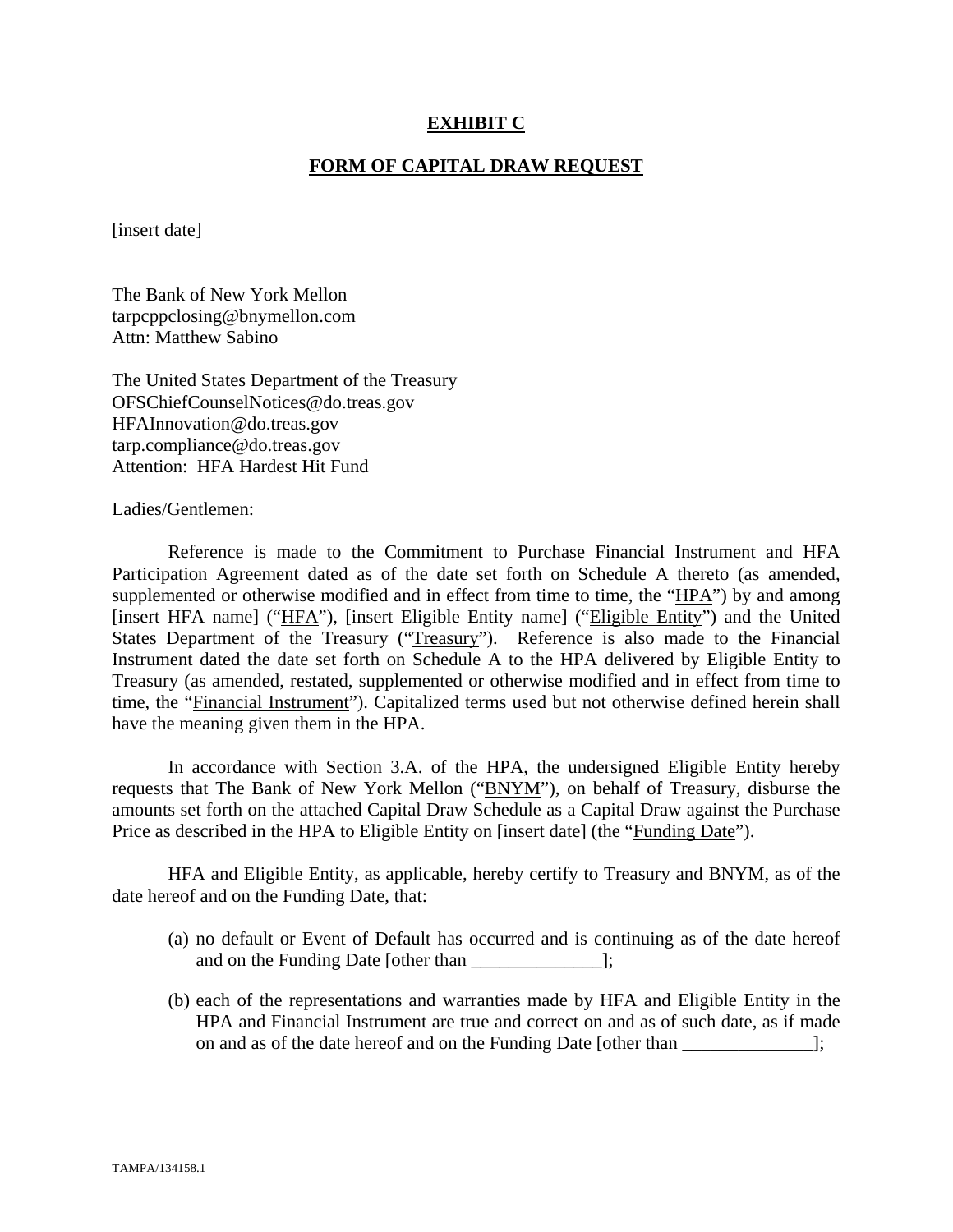- (c) HFA and Eligible Entity are in compliance with the covenants and other agreements set forth in the HPA and Financial Instrument, which shall remain in full force and effect [other than \_\_\_\_\_\_\_\_\_\_\_\_\_\_];
- (d) No portion of any prior Capital Draw and/or this Capital Draw in excess of the amount set forth on Schedule A to the HPA as Portion of Program Participation Cap Representing Original HHF Funds, have been or will be used to fund Services that do not Qualify as an Unemployment Program, as indicated in the applicable Service Schedule, or Permitted Expenses.
- (e) all data and information set forth in this Capital Draw Request, including the Capital Draw Schedule, is true and correct in all respects; and
- (f) to our knowledge, there have been no Acts of Bad Faith by any HHF Recipient [other than \_\_\_\_\_\_\_\_\_\_\_\_\_\_].

 In the event that any part of the certification made herein is discovered not to be true and correct after the date hereof, HFA or Eligible Entity, as applicable, shall notify Treasury immediately.

[INSERT FULL LEGAL NAME OF HFA]

[Name of Authorized Official] [Title of Authorized Official]

 $\overline{a}$ 

l

# [INSERT FULL LEGAL NAME OF ELIGIBLE ENTITY]

[Name of Authorized Official] [Title of Authorized Official]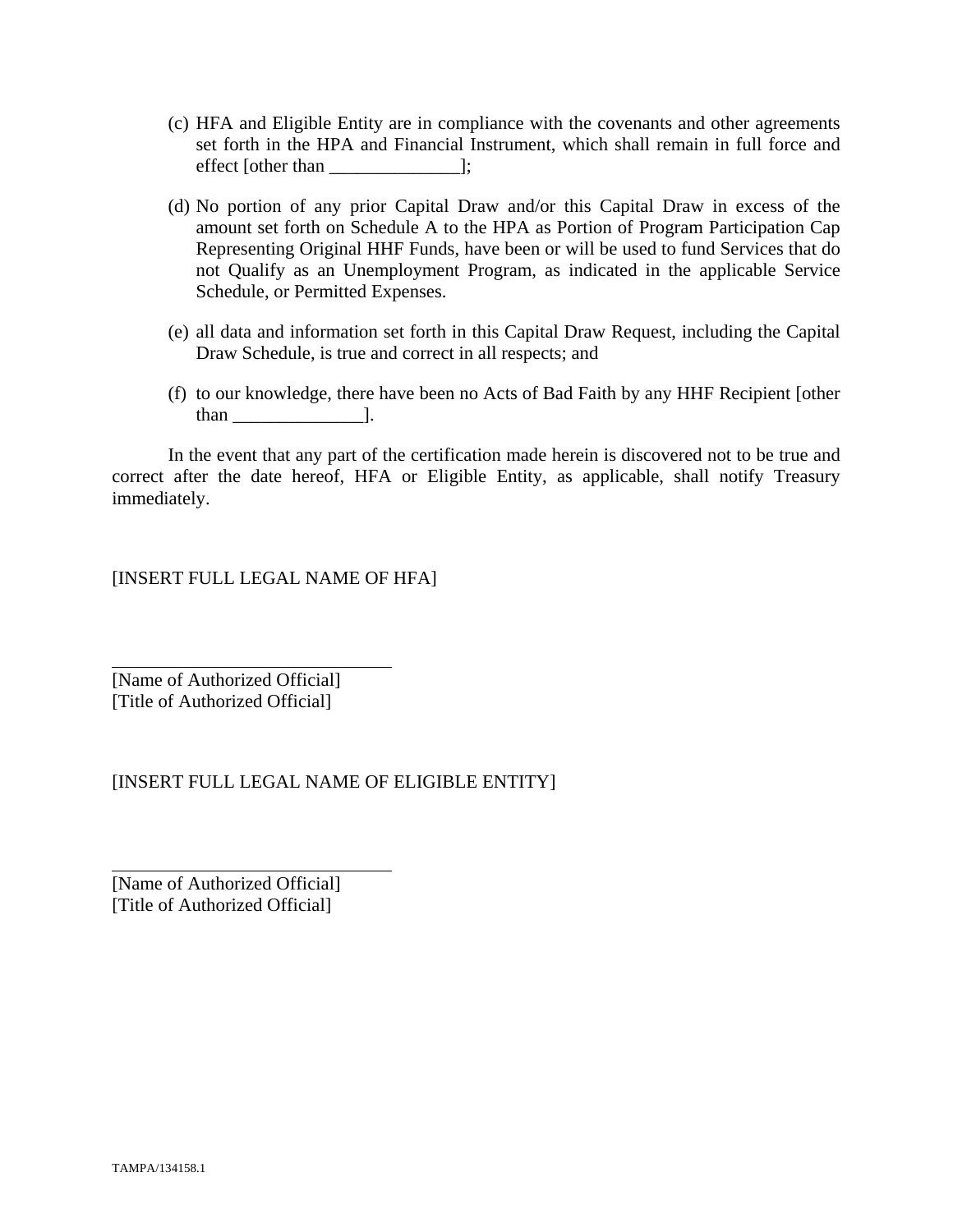# **CAPITAL DRAW SCHEDULE**

| Capital Draw Request for:                                                                                                  |               |
|----------------------------------------------------------------------------------------------------------------------------|---------------|
| [] Program                                                                                                                 | \$            |
| ] Program                                                                                                                  | $\mathcal{S}$ |
| [ Program                                                                                                                  | \$            |
| Permitted Administrative Expenses                                                                                          | \$            |
| <b>Total Capital Draw Request</b>                                                                                          | \$            |
| Amount of Capital Draw Request for Non-Unemployment Programs and<br><b>Permitted Expenses</b>                              | \$            |
| Amount of Capital Draw Request for Unemployment Programs                                                                   | $\mathcal{S}$ |
| Total Capital Draw Request as a Percentage of Program Participation Cap <sup>1</sup> :                                     | $\%$          |
|                                                                                                                            |               |
| Total Purchase Price funded to date, including current Capital Draw:                                                       | $\mathbb{S}$  |
| Total funding to date, including current Capital Draw for Non-Unemployment<br>Programs and Permitted Expenses <sup>2</sup> | \$            |
| Total funding to date, including current Capital Draw for Unemployment<br>Programs                                         | $\mathcal{S}$ |
|                                                                                                                            |               |
| Program Participation Cap:                                                                                                 | \$            |
|                                                                                                                            |               |
| Program Funds Remaining:                                                                                                   | \$            |
|                                                                                                                            |               |
| Amount of HHF Program funds on hand prior to this Capital Draw:                                                            | $\mathcal{S}$ |
|                                                                                                                            |               |
| HHF Program funds on hand prior to this Capital Draw as a Percentage of<br>Program Participation Cap <sup>3</sup> :        | $\%$          |

 $<sup>1</sup>$  May not be less than 2.5% nor exceed 20%.</sup>

\_\_\_\_\_\_\_\_\_\_\_\_\_\_\_\_\_\_\_\_\_\_\_\_

<sup>2</sup> May not exceed Portion of Program Participation Cap Representing Original HHF Funds.<br><sup>3</sup> May not exceed 5.0% on the date of submission of the Draw Request.

**Depository Account Information/Wire Instructions for payment of Capital Draw:**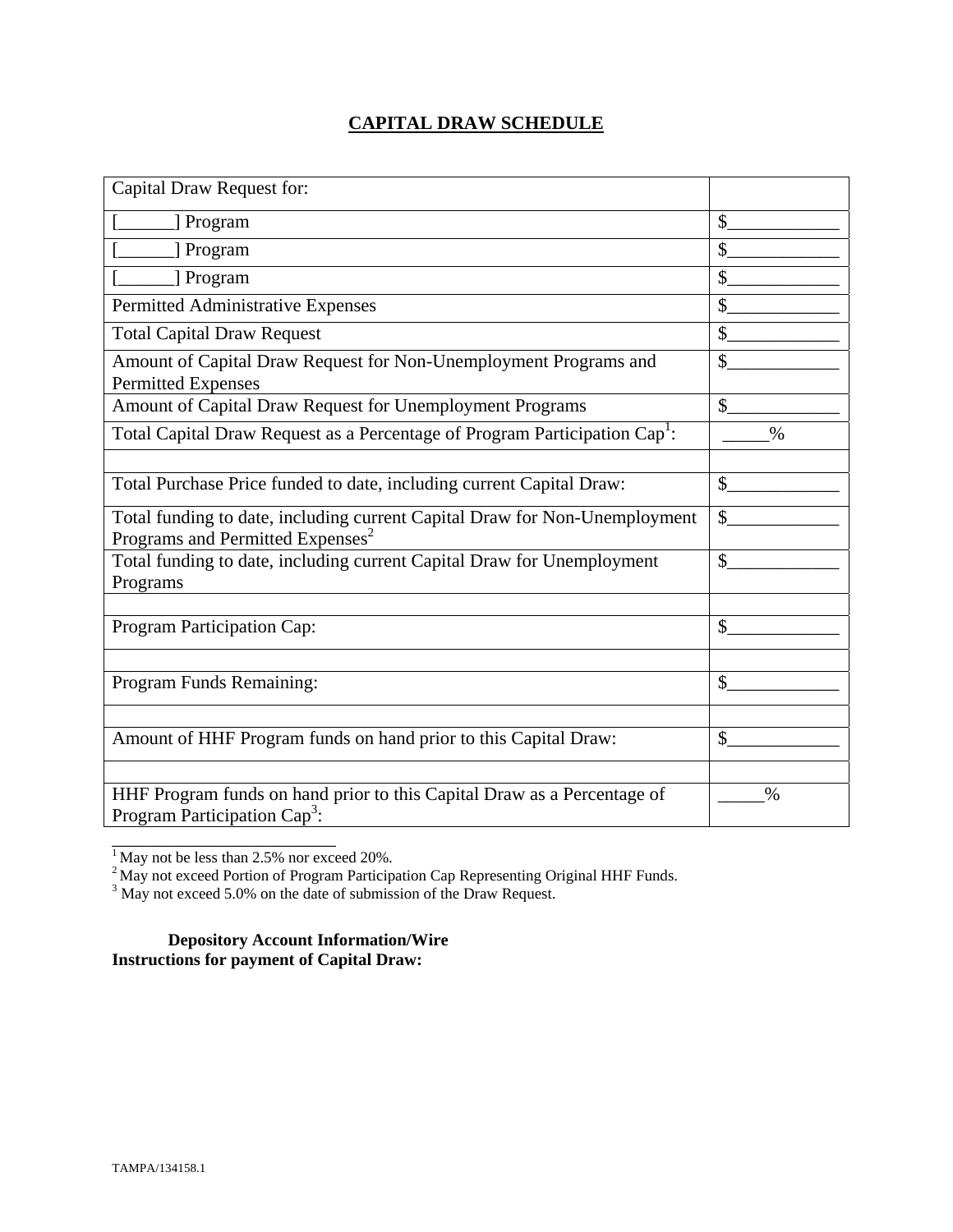## **SCHEDULE A**

## **BASIC INFORMATION**

Eligible Entity Information:

Corporate or other organizational form: a public corporation and a public body

Name of the Eligible Entity: Florida Housing Finance Corporation<sup>1</sup>

 corporate and politic, established and existing under the Florida Housing Finance Corporation Act, as amended, Chapter 420, Part V, Florida Statutes.

Jurisdiction of organization: Florida

Notice Information:

| <b>HFA</b> Information:<br>Name of HFA: | Florida Housing Finance Corporation <sup>1</sup>                                                                                                                                                          |
|-----------------------------------------|-----------------------------------------------------------------------------------------------------------------------------------------------------------------------------------------------------------|
| Organizational form:                    | a public corporation and a public body<br>corporate and politic, established and<br>existing under the Florida Housing Finance<br>Corporation Act, as amended, Chapter<br>420m, Part V, Florida Statutes. |
| Date of Application:                    | April 16, 2010                                                                                                                                                                                            |
| Date of Action Plan:                    | September 1, 2010                                                                                                                                                                                         |
| Notice Information:                     | Same as notice information for Eligible<br>Entity.                                                                                                                                                        |

The Terences in the First Amendment to the term "HFA" shall mean the Florida Housing Finance Corporation, in its capacity as HFA as such term is used in the First Amendment; and references in the First Amendment to the term "Eligible Entity" shall mean the Florida Housing Finance Corporation, in its capacity as Eligible Entity as such term is used in the First Amendment.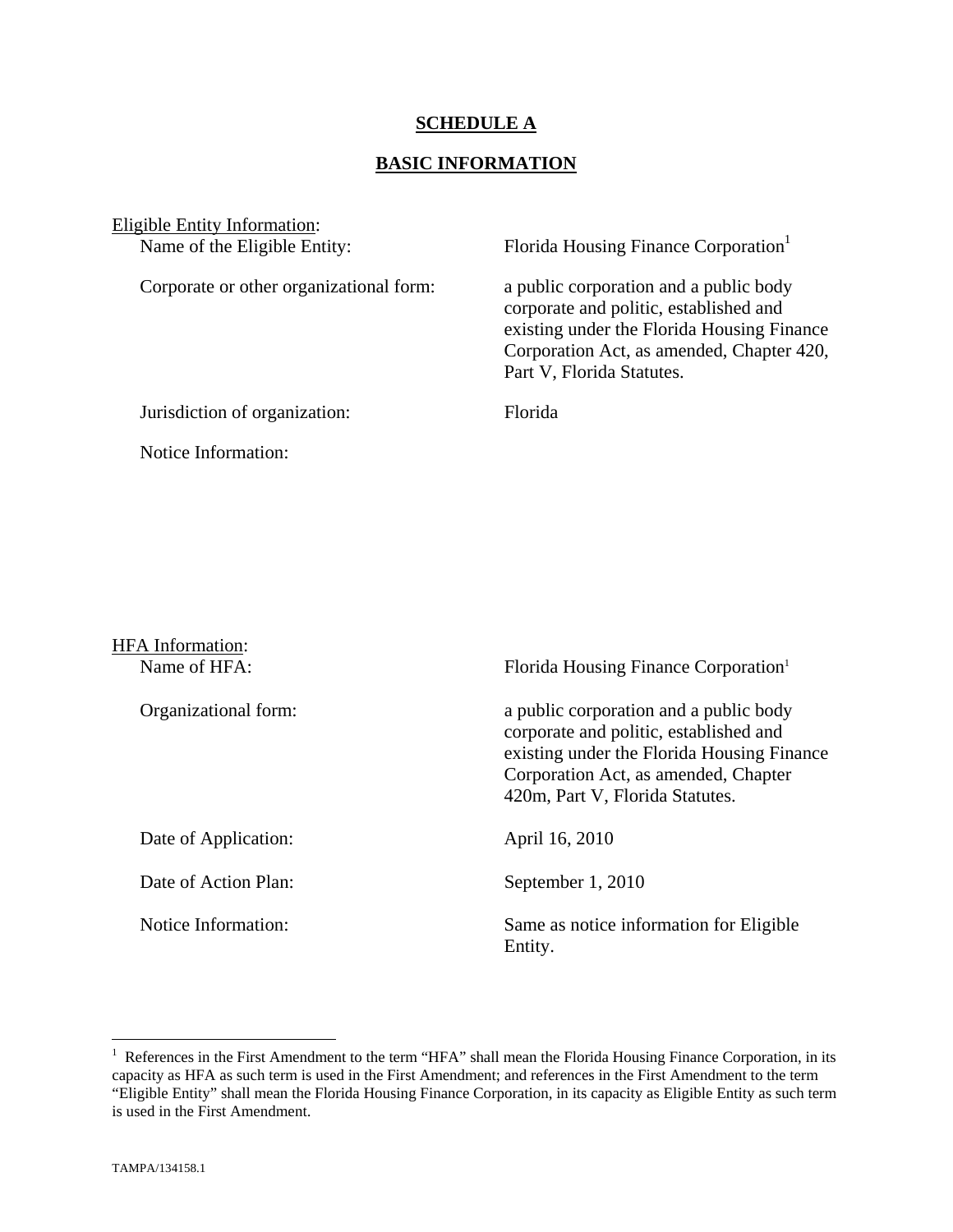| Program Participation Cap:                                                      | \$656,864,755.00                                                                                                                                          |
|---------------------------------------------------------------------------------|-----------------------------------------------------------------------------------------------------------------------------------------------------------|
| Portion of Program Participation Cap<br><b>Representing Original HHF Funds:</b> | \$418,000,000.00                                                                                                                                          |
| Portion of Program Participation Cap<br>Representing Unemployment HHF Funds:    | \$238,864,755.00                                                                                                                                          |
| Permitted Expenses:                                                             | \$65,550,750.00                                                                                                                                           |
| <b>Closing Date:</b>                                                            | June 23, 2010                                                                                                                                             |
| <b>Amendment Date:</b>                                                          | September 23, 2010                                                                                                                                        |
| <b>Eligible Entity Depository Account Information:</b>                          | See account information set forth in the<br>Depository Account Control Agreement<br>between Treasury and Eligible<br>Entity<br>regarding the HHF Program. |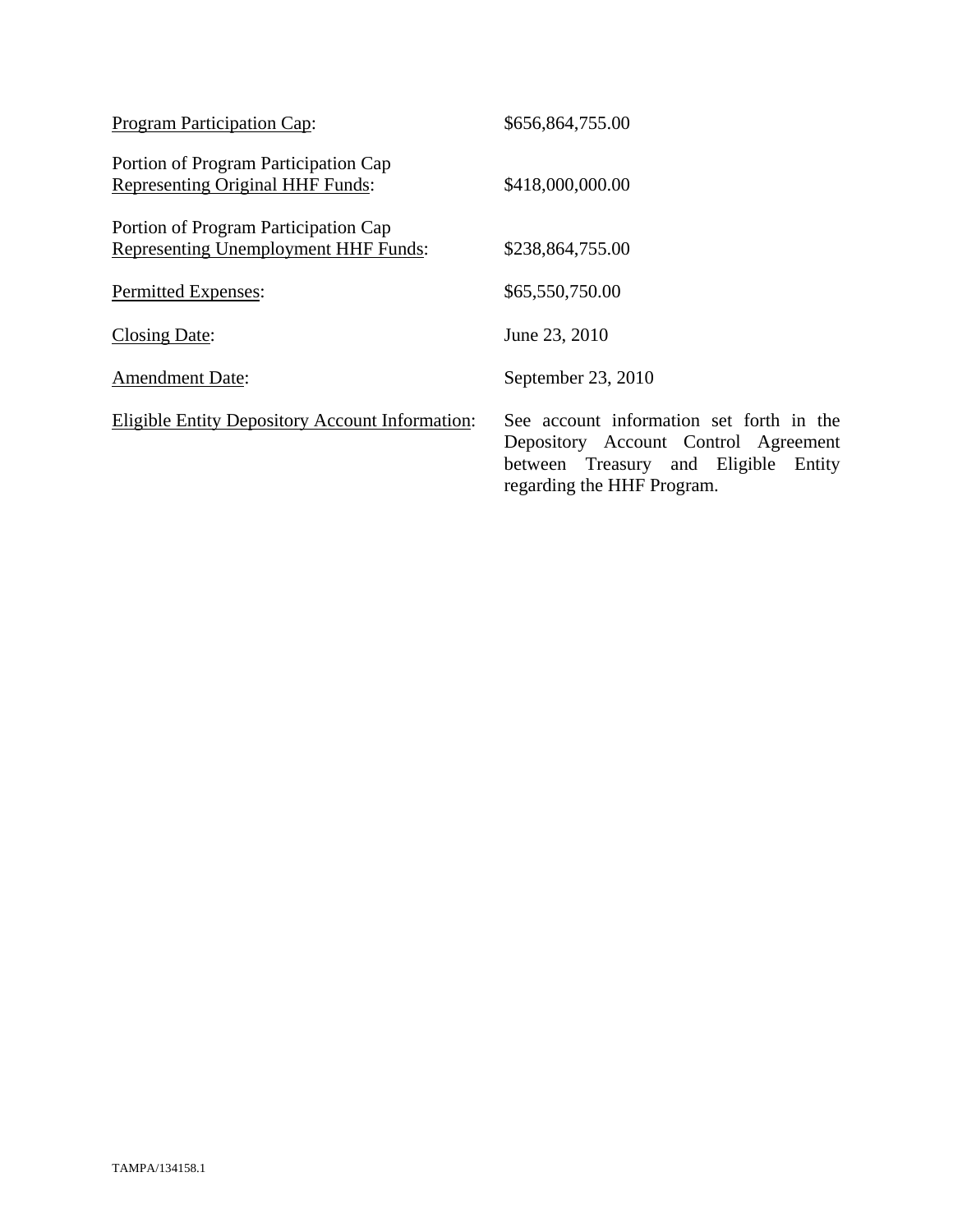### **SCHEDULE B**

## **SERVICE SCHEDULES**

The Service Schedules attached as Schedule B to the Original HPA are hereby deleted in their entirety and replaced with the attached Service Schedules (numbered sequentially as Service Schedule B-1, Service Schedule B-2, et. seq.), which collectively comprise Schedule B to the HPA.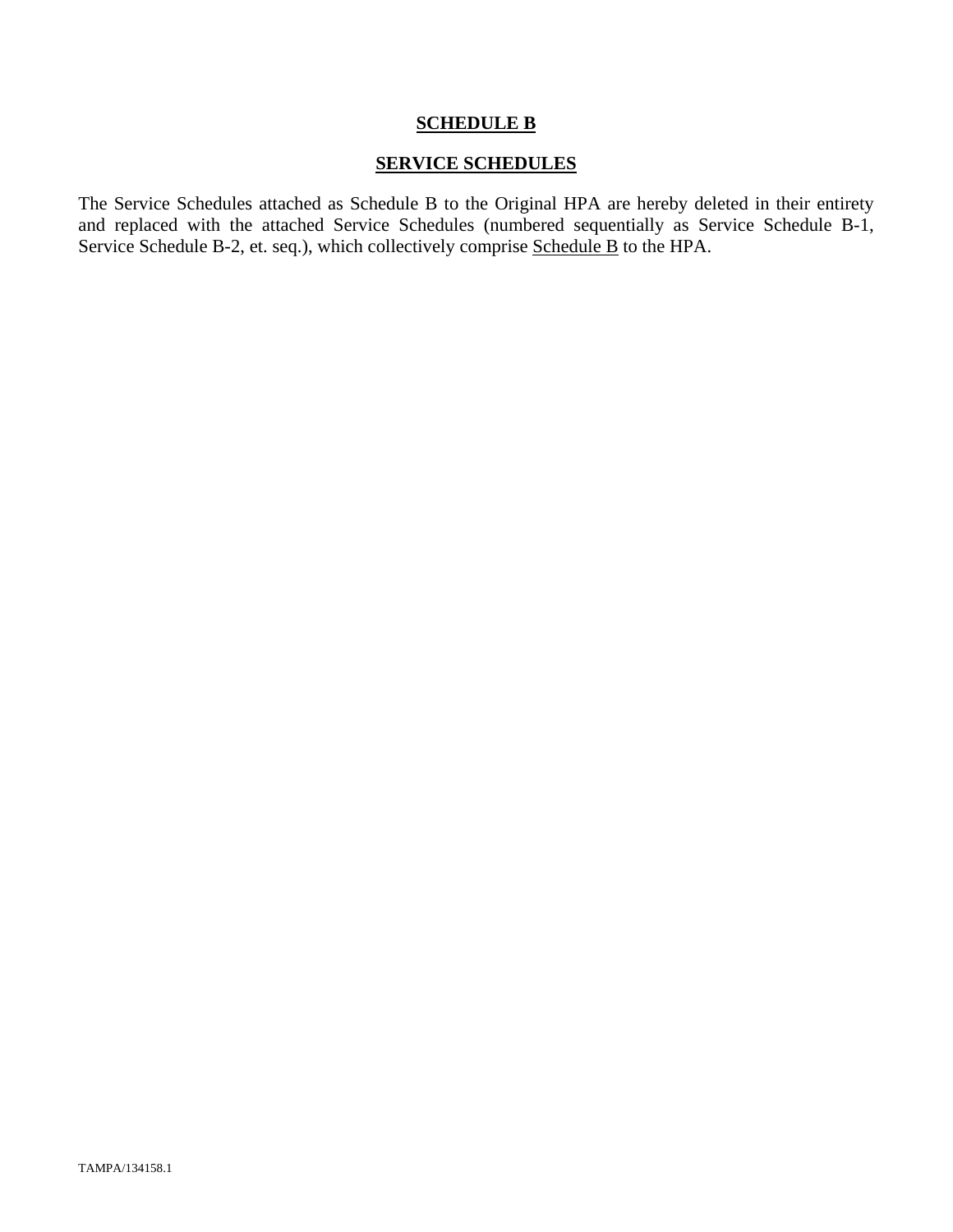# **SERVICE SCHEDULE B-1**

# **Florida Hardest Hit Fund Mortgage Intervention Strategy Summary Guidelines**

| 1. | <b>Program Overview</b>     | The Mortgage Intervention Strategy focuses on the creation of a           |  |
|----|-----------------------------|---------------------------------------------------------------------------|--|
|    |                             | sustainable solution to keep Florida unemployed or substantially          |  |
|    |                             | underemployed homeowners in their current homes by helping                |  |
|    |                             | those who are struggling to make their current mortgage                   |  |
|    |                             | payments because of hardships sustained since purchasing the              |  |
|    |                             | home. Florida Housing will use HHF Program funds to pay up to             |  |
|    |                             | eighteen months of all or a portion of the mortgage payments on           |  |
|    |                             | behalf of a qualified homeowner based on the criteria and                 |  |
|    |                             | requirements of each servicer. This will provide a reasonable             |  |
|    |                             | period of time for homeowners to become re-employed at a salary           |  |
|    |                             | that is sufficient for them to either resume making full mortgage         |  |
|    |                             | payments or qualify for a mortgage modification that will lower           |  |
|    |                             | the payments and terms of the mortgage to an affordable level.            |  |
| 2. | <b>Program Goals</b>        | Preserving homeownership.                                                 |  |
|    |                             | Protecting home values.                                                   |  |
| 3. | <b>Target Population/</b>   | To determine geographic targeting for HHF Program funding,                |  |
|    | <b>Areas</b>                | Florida Housing carried out an analysis of data, relying on data          |  |
|    |                             | similar to that used by Treasury to allocate funding, to determine        |  |
|    |                             | the hardest hit areas of the state. Florida Housing evaluated three       |  |
|    |                             | measures across all 67 Florida counties – housing price decline           |  |
|    |                             | from peak prices, unemployment rate and seriously delinquent              |  |
|    |                             | mortgage loans – and then combined ratios for each to create an           |  |
|    |                             | allocation methodology that will guide how funding is                     |  |
|    |                             | geographically targeted.                                                  |  |
| 4. | <b>Program Allocation</b>   | \$591,314,005.00.                                                         |  |
|    | (Excluding                  |                                                                           |  |
|    | <b>Administrative</b>       |                                                                           |  |
|    | <b>Expenses</b> )           |                                                                           |  |
| 5. | <b>Borrower Eligibility</b> | At least one co-borrower must be able to document that he or<br>$\bullet$ |  |
|    | <b>Criteria</b>             | she is unemployed or substantially underemployed through no               |  |
|    |                             | fault of his/her own and must provide a financial hardship                |  |
|    |                             | affidavit.                                                                |  |
|    |                             |                                                                           |  |
|    |                             | The maximum household income level for participation will                 |  |
|    |                             | be 140% of the Area Median Income (AMI).                                  |  |
|    |                             |                                                                           |  |
|    |                             | Borrowers who have unencumbered assets or cash reserves                   |  |
|    |                             | (not including retirement or qualified education plans) equal             |  |
|    |                             | to or exceeding three times the total monthly mortgage                    |  |
|    |                             | payment (including tax and insurance payments) or \$5,000,                |  |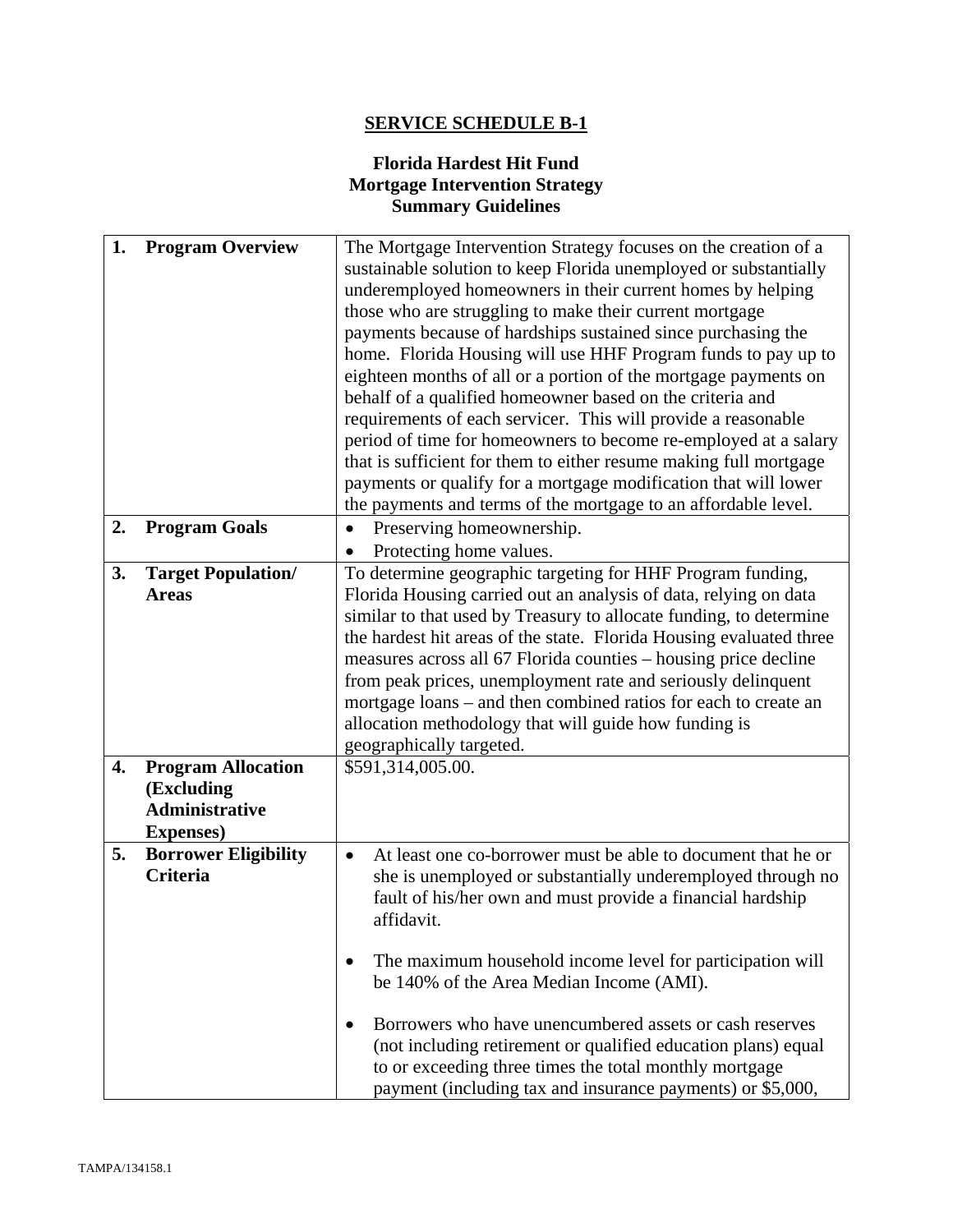|    |                                                     | whichever is greater, must first use those assets towards<br>mortgage payments before being eligible for HHF Program<br>funds.                                                                                                                                                                                                                                                                                                                                                                                                                                                                                                                                                                                                                                                                                                                                                                                                                                                                                                                                                                                                           |
|----|-----------------------------------------------------|------------------------------------------------------------------------------------------------------------------------------------------------------------------------------------------------------------------------------------------------------------------------------------------------------------------------------------------------------------------------------------------------------------------------------------------------------------------------------------------------------------------------------------------------------------------------------------------------------------------------------------------------------------------------------------------------------------------------------------------------------------------------------------------------------------------------------------------------------------------------------------------------------------------------------------------------------------------------------------------------------------------------------------------------------------------------------------------------------------------------------------------|
| 6. | <b>Property/Loan</b><br><b>Eligibility Criteria</b> | The property must be the borrower's principal residence, be<br>$\bullet$<br>located in Florida, and not be abandoned, vacant or<br>condemned.<br>The borrower's mortgage must be under the maximum<br>٠<br>mortgage amount of \$400,000.<br>The maximum loan to value ratio cannot exceed 200%.<br>Borrowers may not be more than six months in arrears on<br>their first mortgage.<br>HHF Program funds will only be used to pay, directly to the<br>first mortgage loan servicer, principal and interest plus any<br>required escrow payments (such as taxes and insurance)<br>required under the first mortgage loan.                                                                                                                                                                                                                                                                                                                                                                                                                                                                                                                 |
| 7. | <b>Program Exclusions</b>                           | Termination of employment by the homeowner without a<br>$\bullet$<br>necessitous cause or termination of the homeowner's<br>employment by an employer for willful misconduct.<br>The homeowner has sufficient income to pay the mortgage<br>but has failed to do so $-$ in this regard, if the homeowner's<br>total housing expense is less than or equal to 31% of<br>calculated income, and no reasonable cause for financial<br>hardship is demonstrated by the homeowner, then the<br>nonpayment of the mortgage debt will not be considered to be<br>a circumstance beyond the homeowner's control.                                                                                                                                                                                                                                                                                                                                                                                                                                                                                                                                 |
| 8. | <b>Structure of</b><br><b>Assistance</b>            | HHF Program funds under the Mortgage Intervention Strategy<br>will be made available to homeowners in the form of a zero-<br>percent interest, non-recourse, forgivable loan. This loan will be<br>evidenced by a Note and Mortgage in favor of Florida Housing.<br>Once the homeowner resumes making mortgage payments on<br>his/her own, the forgivable provisions of the loan will begin. The<br>loan will be forgiven over a 5 year period, at a rate of 20% per<br>year as long as the borrower remains current on their first<br>mortgage and continues to live in the house as their principal<br>residence.<br>During the five year forgiveness period, Florida Housing, or its<br>designated loan servicer, will be making annual residency<br>verifications to ensure continued principal residence status and<br>will verify payment history on the first mortgage loan during the<br>previous 12 month period.<br>If the homeowner sells the home during any part of the loan term,<br>the remaining principal balance will be due to Florida Housing in<br>the event there are sufficient equity proceeds from the sale. If |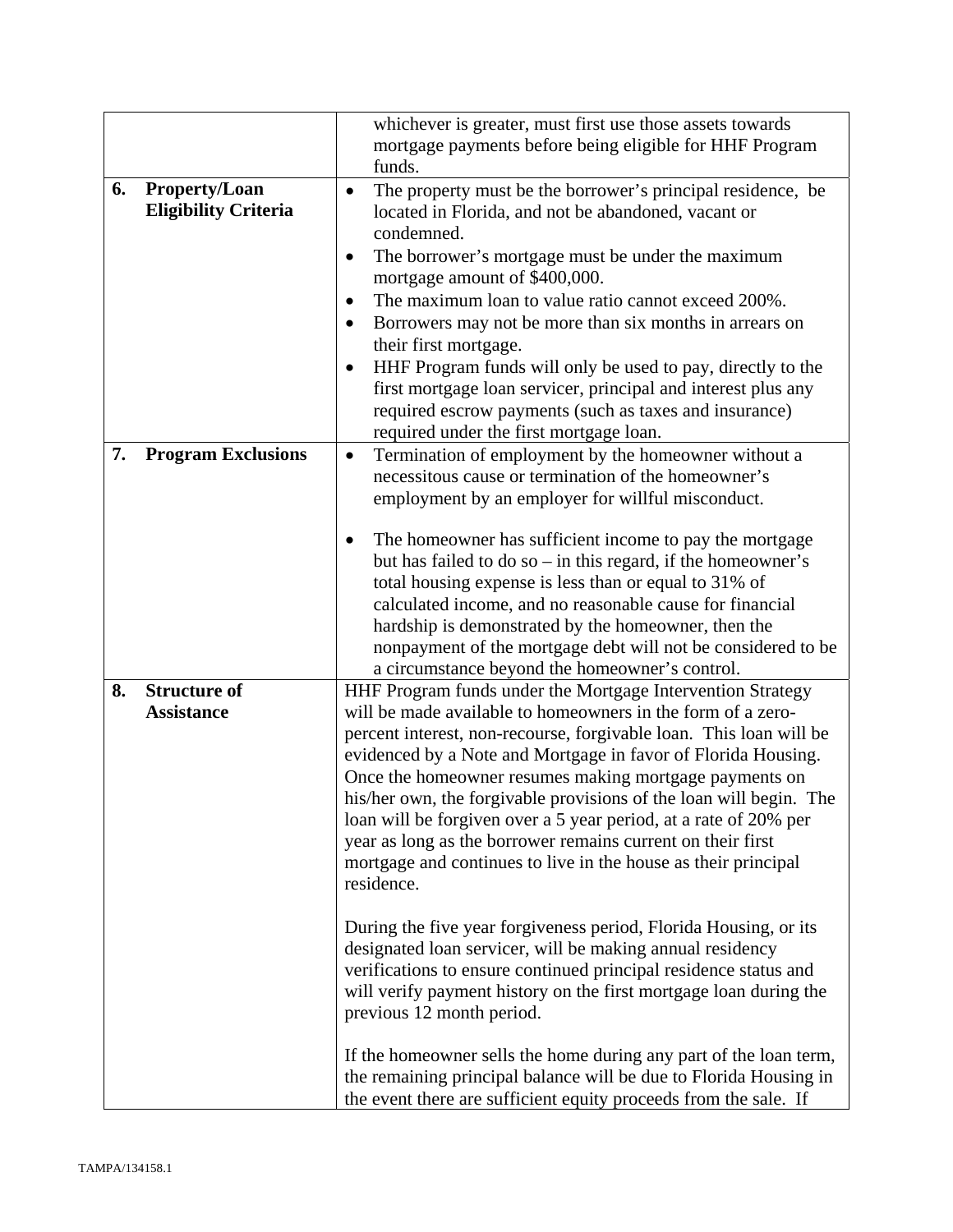|    |                                              | there is not enough equity in the home to repay the entire amount<br>due, Florida Housing will forgive the excess portion or all of the |
|----|----------------------------------------------|-----------------------------------------------------------------------------------------------------------------------------------------|
|    |                                              | remaining principal balance so as to not create additional                                                                              |
|    |                                              | hardships on the seller at closing. Any loans repaid will be                                                                            |
|    |                                              | recycled back into the program and used to provide assistance to                                                                        |
|    |                                              | additional homeowners for the duration of the program up to                                                                             |
|    |                                              | December 31, 2017. After December 31, 2017, all funds                                                                                   |
|    |                                              | remaining or received shall be returned to Treasury.                                                                                    |
| 9. | <b>Per Household</b>                         | Estimated Median Amount Mortgage Payments - \$25,000                                                                                    |
|    | <b>Assistance</b>                            | Maximum Amount $-$ \$40,000                                                                                                             |
|    | 10. Duration of Assistance                   | The homeowner can receive up to 18 months of monthly                                                                                    |
|    |                                              | mortgage payments from Florida Housing. This assistance may                                                                             |
|    |                                              | be in the form of up to six months worth of accrued arrearage                                                                           |
|    |                                              | payments (provided the arrearage time corresponds to a period of                                                                        |
|    |                                              | unemployment or substantial underemployment) and/or ongoing                                                                             |
|    | 11. Estimated Number of                      | monthly payments for up to 18 months worth of total assistance.<br>Florida Housing anticipates that this strategy will be able to serve |
|    | Participating                                | approximately 20,000 homeowners over a five year period.                                                                                |
|    | <b>Households</b>                            |                                                                                                                                         |
|    | 12. Program Inception/                       | Florida Housing anticipates launching its pilot program in Lee                                                                          |
|    | <b>Duration</b>                              | County, Florida in early fall, followed by statewide                                                                                    |
|    |                                              | implementation in early 2011. It is anticipated that this strategy                                                                      |
|    |                                              | will last for up to 5 years.                                                                                                            |
|    | 13. Program Interactions                     | None.                                                                                                                                   |
|    | with Other Programs                          |                                                                                                                                         |
|    | (e.g. other HFA                              |                                                                                                                                         |
|    | programs)                                    |                                                                                                                                         |
|    | 14. Program Interactions                     | HHF funds would be utilized prior to the HAMP forbearance                                                                               |
|    | with HAMP                                    | described in Supplemental Directive 10-04. Implementing the                                                                             |
|    |                                              | program in this order is the most beneficial to the customer and                                                                        |
|    |                                              | investor since payments would continue to be made instead of                                                                            |
|    |                                              | capitalized and no late charges or adverse credit reporting would                                                                       |
|    |                                              | occur. If the borrower has already been through an UP                                                                                   |
|    |                                              | forbearance before applying for this program, then this program                                                                         |
|    |                                              | may follow UP.                                                                                                                          |
|    | 15. Program Leverage<br>with Other Financial | Many servicers have in-house mortgage modification products<br>that can be used in conjunction with this Program. Florida               |
|    | <b>Resources</b>                             | Housing will work with servicers to determine how these                                                                                 |
|    |                                              | programs may best be combined.                                                                                                          |
|    | 16. Qualify as an                            | $\overline{\mathsf{Y}}$ Yes<br>$\square$ No                                                                                             |
|    | Unemployment                                 |                                                                                                                                         |
|    | Program                                      |                                                                                                                                         |
|    |                                              |                                                                                                                                         |